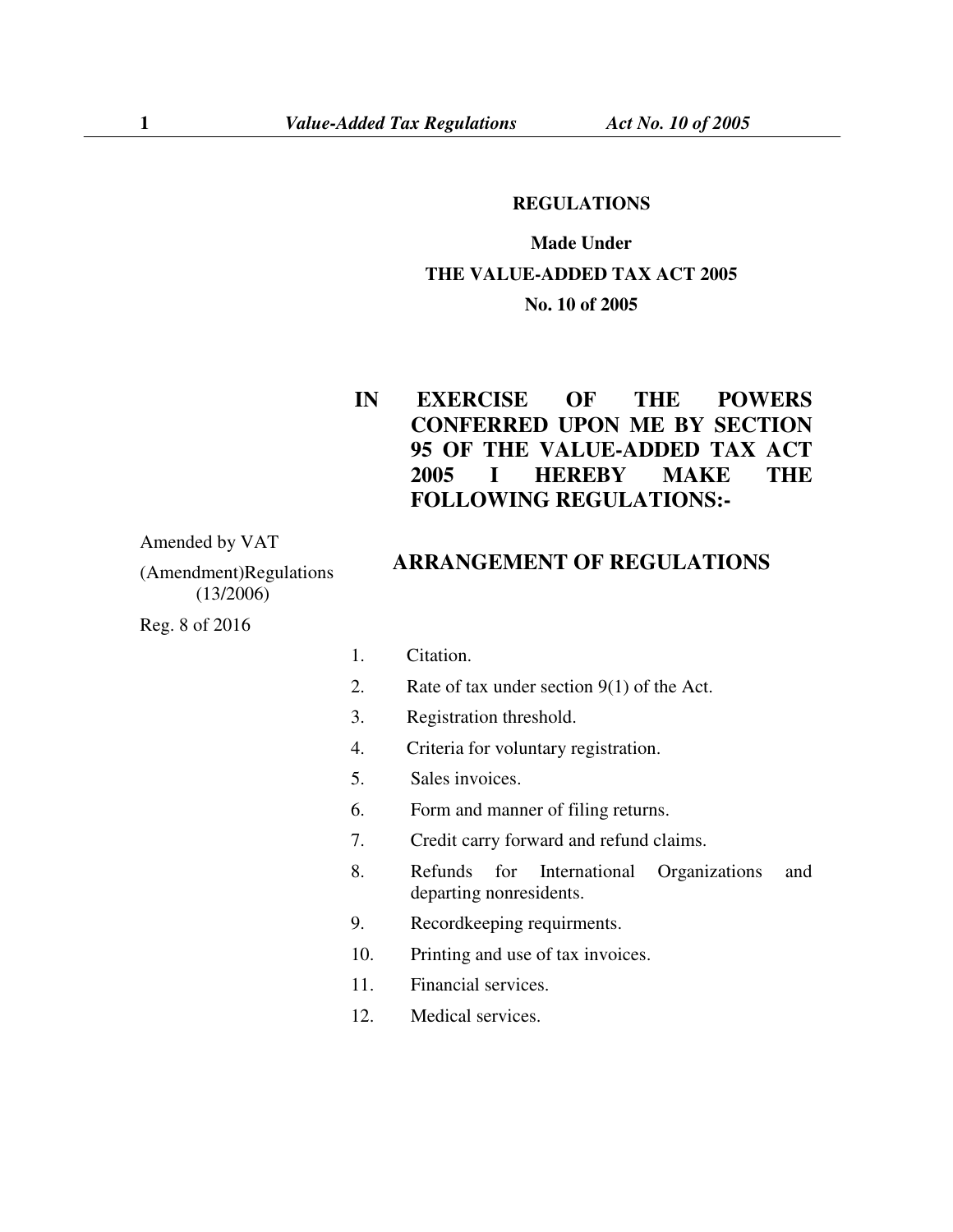| <b>Citation.</b>                                                     | 1. | These Regulations may be cited as the Value-Added Tax<br>Regulations 2005.                                                                                                                                                                                                                                                                                                                                                                                                                                                                                                                                                   |  |  |  |  |
|----------------------------------------------------------------------|----|------------------------------------------------------------------------------------------------------------------------------------------------------------------------------------------------------------------------------------------------------------------------------------------------------------------------------------------------------------------------------------------------------------------------------------------------------------------------------------------------------------------------------------------------------------------------------------------------------------------------------|--|--|--|--|
| Rate of tax under<br>section $9(1)$ of the<br>Act.<br>Reg. 8 of 2016 | 2. | The tax imposed under section $9(1)$ of the Act shall be at a<br>rate of fourteen percent $(14\%)$ .                                                                                                                                                                                                                                                                                                                                                                                                                                                                                                                         |  |  |  |  |
| <b>Registration</b><br>threshold.<br>Reg. 8 of 2016                  | 3. | For the purposes of section $11(1)$ (a) and (b) and Schedule<br>IV, paragraph (1), of the Act the registration threshold shall<br>be \$15,000,000.00.                                                                                                                                                                                                                                                                                                                                                                                                                                                                        |  |  |  |  |
| Criteria for<br>voluntary<br>registration.                           | 4. | An approval of an application for voluntary registration under<br>section $11(5)$ of the Act may be granted by the<br>Commissioner where the applicant satisfies the following<br>conditions -                                                                                                                                                                                                                                                                                                                                                                                                                               |  |  |  |  |
|                                                                      |    | that the applicants' business and business location are<br>(a)<br>identifiable and the address and other information of<br>the applicant or his agent are provided to the<br>Commissioner's satisfaction;                                                                                                                                                                                                                                                                                                                                                                                                                    |  |  |  |  |
|                                                                      |    | that the applicant demonstrates to the Commissioner's<br>(b)<br>satisfaction that the record keeping requirements of<br>section 60 of the Act have been or are likely to be<br>met;                                                                                                                                                                                                                                                                                                                                                                                                                                          |  |  |  |  |
|                                                                      |    | that the applicant demonstrates to the Commissioner's<br>(c)<br>satisfaction an intention to make taxable supplies.<br>Where the applicant's business operations have not<br>yet begun at the time of application, or if the applicant<br>has carried on the business for less than a calendar<br>year, evidence of bank loans and revenue projections,<br>contracts or other details of arrangements to make<br>taxable supplies, feasibility studies, purchase of<br>capital equipment, and similar information may be<br>accepted by the Commissioner as evidence that the<br>applicant intends to make taxable supplies. |  |  |  |  |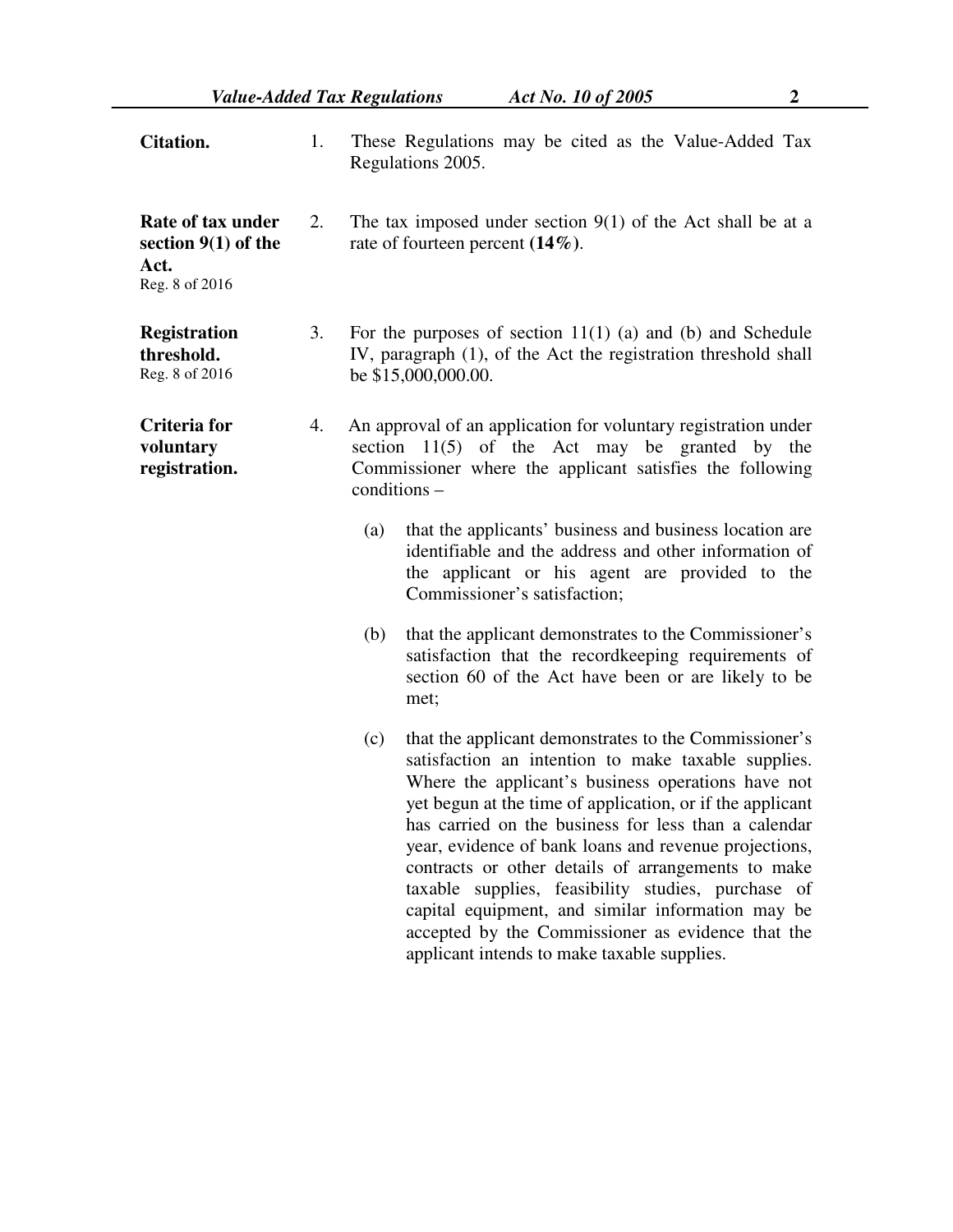| 3 | <b>Value-Added Tax Regulations</b>                   |    |                                                                                                                                                                                                                                                           | Act No. 10 of 2005                                                                                                                                                                |
|---|------------------------------------------------------|----|-----------------------------------------------------------------------------------------------------------------------------------------------------------------------------------------------------------------------------------------------------------|-----------------------------------------------------------------------------------------------------------------------------------------------------------------------------------|
|   | Sales invoices.                                      | 5. |                                                                                                                                                                                                                                                           | A sales invoice under section 28 of the Act is a document<br>executed in the form required by the Commissioner that<br>includes the following information -                       |
|   |                                                      |    | (a)                                                                                                                                                                                                                                                       | the name, address, and VAT registration number of<br>the registered person making the supply;                                                                                     |
|   |                                                      |    | (b)                                                                                                                                                                                                                                                       | a description sufficient to identify the goods supplied<br>or services rendered;                                                                                                  |
|   |                                                      |    | (c)                                                                                                                                                                                                                                                       | the price of the supply;                                                                                                                                                          |
|   |                                                      |    | (d)                                                                                                                                                                                                                                                       | the amount of VAT if separately stated; and                                                                                                                                       |
|   |                                                      |    | (e)                                                                                                                                                                                                                                                       | the issue date of the sales invoice.                                                                                                                                              |
|   | Form and manner<br>of filing returns.                |    | 6. In addition to the information required by section $31(2)$ (b) of<br>the Act, a VAT return shall be accompanied with the<br>documentation determined by the Commissioner and shall<br>include the following information—                               |                                                                                                                                                                                   |
|   |                                                      |    | (a)                                                                                                                                                                                                                                                       | the legal name of the registered person making the<br>return, and the registered person's trade name, if<br>different from the legal name;                                        |
|   |                                                      |    | (b)                                                                                                                                                                                                                                                       | the VAT registration number.                                                                                                                                                      |
|   | <b>Credit carry</b><br>forward and refund<br>claims. |    | 7. (1) If a taxpayer in a credit position is entitled to claim a<br>refund under section 35 of the Act, the claim shall be<br>submitted in the form and with the documentation<br>determined by the Commissioner, including the following<br>information- |                                                                                                                                                                                   |
|   |                                                      |    | (a)                                                                                                                                                                                                                                                       | the legal name of the registered person making the<br>claim, and the registered person's trade name, if<br>different from the legal name;                                         |
|   |                                                      |    | (b)                                                                                                                                                                                                                                                       | the VAT registration number of the registered<br>person making the supply;                                                                                                        |
|   |                                                      |    | (c)                                                                                                                                                                                                                                                       | the amount of the refund claimed, the period or<br>periods in which the credit arose, the periods, if<br>any, to which the credit was carried and portions<br>of it were claimed. |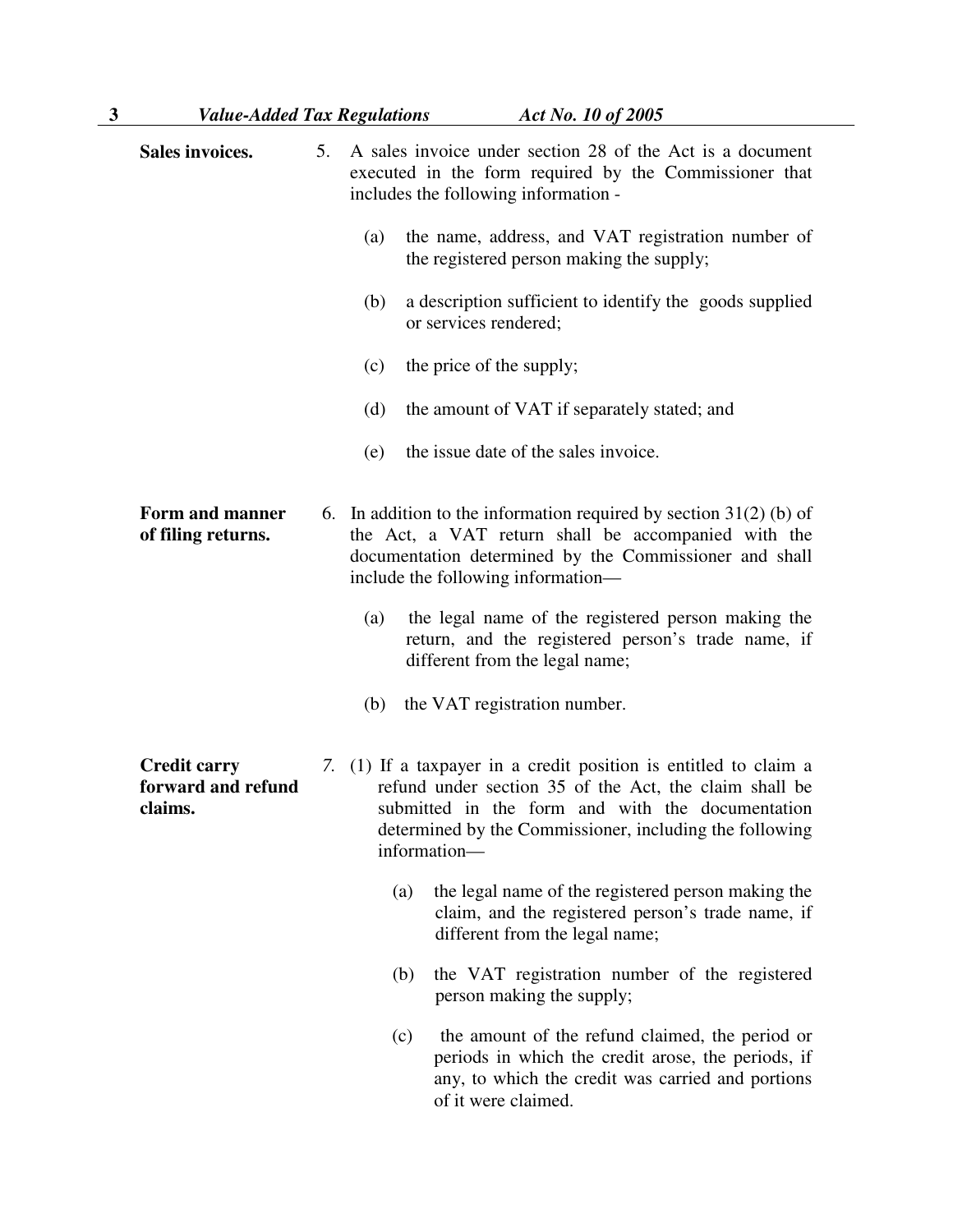(2) A person who provides false information under this regulation or regulation 6 or 8 commits an offence and is liable on summary conviction to a fine of \$25000.00 and to imprisonment for one month.

8. (1) A claim for refund under section 37(1) of the Act, shall be submitted in the form and with the documentation determined by the Commissioner and shall include the following information—

- (a) the name of the person making the claim; and
- (b) deleted by Reg. 8/2016
- (c) the amount of the refund claimed, with a list of the eligible supplies and imports giving rise to the claim, along with the related sales or tax invoices.
- (2) Tax on supplies and imports is refundable under section 37(1) of the Act only if the supplies and imports are related to the basis for the refund claimed under section  $37(1)$  -
	- (a) In the case of refunds permitted by section  $37(1)(a)$  of the Act, eligible supplies and imports that are customary under law;
	- (b) In the case of refunds permitted by section  $37(1)(b)$  of the Act, eligible supplies and imports are those relating to the official purposes of the diplomatic or consular mission, including
		- i) Office supplies and equipment;
		- ii) Furniture and equipment for use on consular or diplomatic premises;
		- iii) Official receptions and meals hosted at hotels and restaurants with a cost exceeding the amount specified in Schedule IV, paragraph (6);
		- iv) Vehicles and fuel for official use; and
		- v) Telephone, electricity, and other utility

**Refunds for international organizations and departing nonresidents.** 

Reg. 8/2016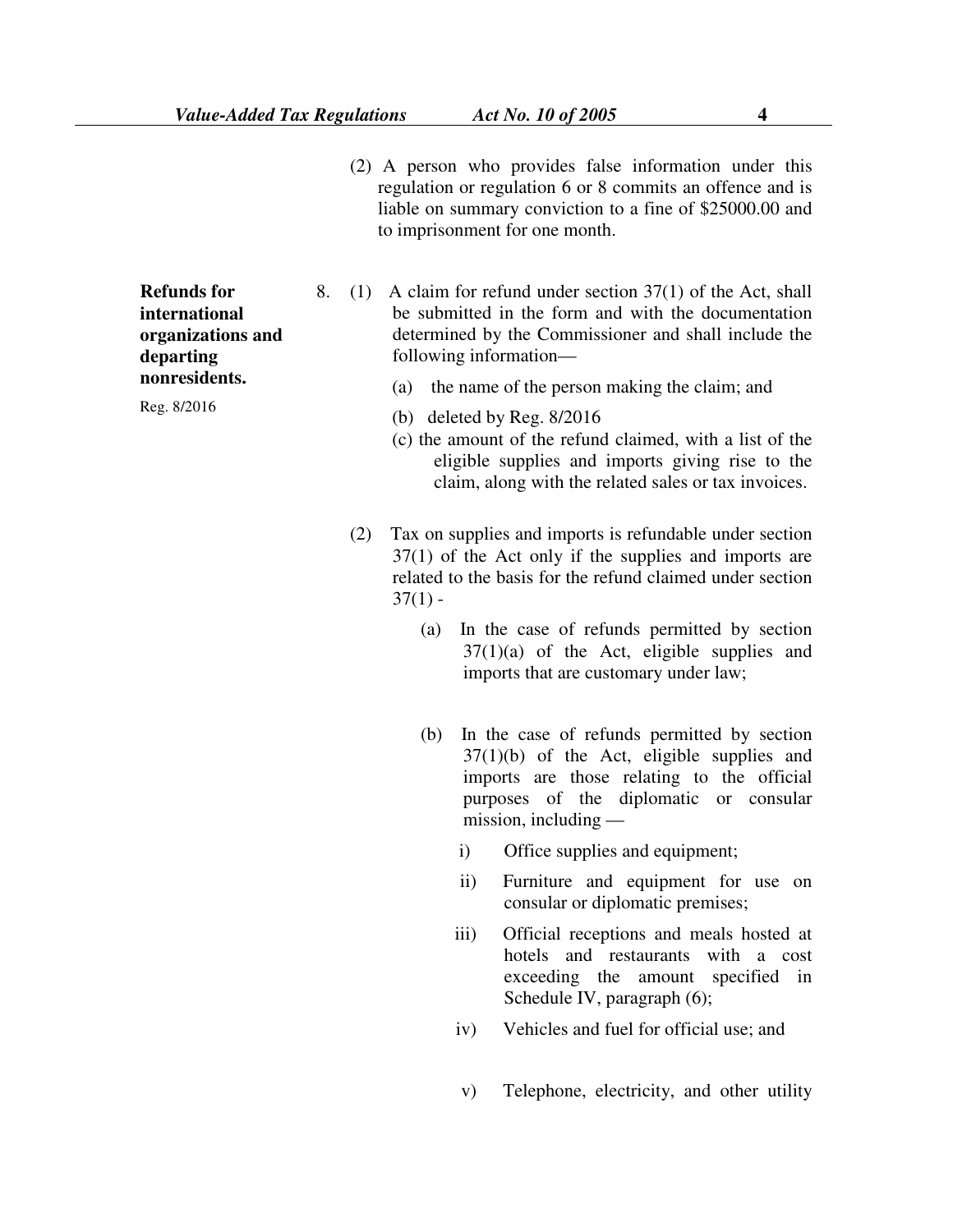**Recordkeeping requirements.** 

services supplied to the mission's business premises.

- (c) In the case of refunds permitted by section  $37(1)(c)$  of the Act, eligible supplies and imports are those specified in the claimant's agreement.
- (3) Upon application in the form specified by the Commissioner, a person entitled to receive refunds under section  $37(1)$  (a), (b), or (c) of the Act shall be issued a taxpayer's identification number for use in making VAT refund claims. The Minister may, after consultation with the Commissioner, from time to time publish by notice in the Gazette names of persons entitled to such refunds.
- 9. The accounting records relating to taxable activities carried on in Guyana under section 60(1) of the Act include the following -
	- (a) sales invoices issued under section 28(2) of the Act and a record listing and summarising sales transactions of less than \$10000.00;
	- (b) a record of supplies taken by the taxable person for personal use, or given free of charge for nominal considerations to other persons;
	- (c) records listing and summarising cash receipts and cash payments in respect of daily transactions;
	- (d) stock records in respect to opening and closing stock;
	- (e) purchases and sales ledgers;
	- (f) income and expense accounts;
	- (g) till rolls and tapes;
	- (h) bank statements;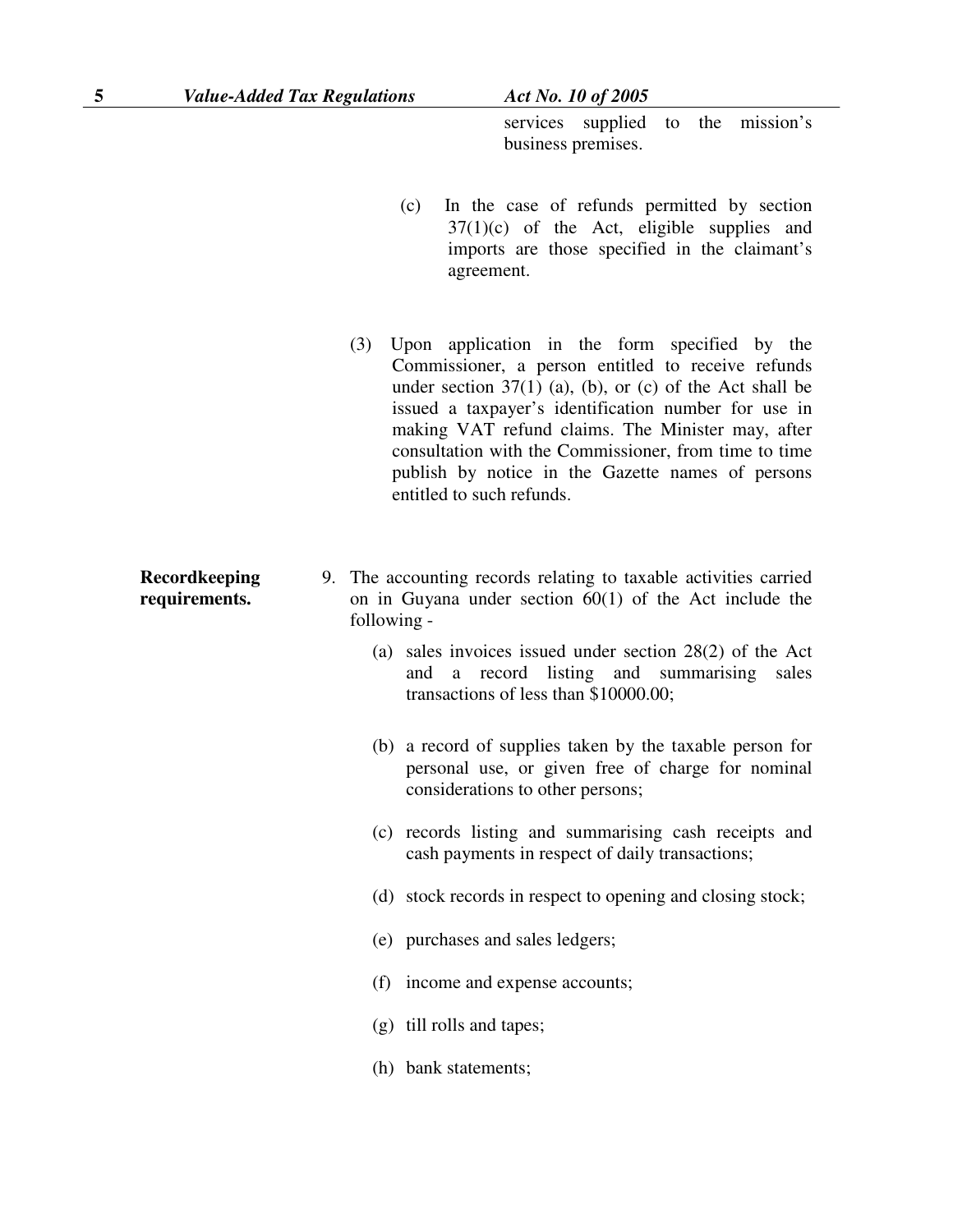|                                                      |     |                                                                                                                                                                                                                                                                                                                                                                                        |                                                                                                                                               | (i) copies of customs import and export documents;                                                                                                                                                                                   |  |
|------------------------------------------------------|-----|----------------------------------------------------------------------------------------------------------------------------------------------------------------------------------------------------------------------------------------------------------------------------------------------------------------------------------------------------------------------------------------|-----------------------------------------------------------------------------------------------------------------------------------------------|--------------------------------------------------------------------------------------------------------------------------------------------------------------------------------------------------------------------------------------|--|
|                                                      |     |                                                                                                                                                                                                                                                                                                                                                                                        |                                                                                                                                               | (j) computer records;                                                                                                                                                                                                                |  |
|                                                      |     |                                                                                                                                                                                                                                                                                                                                                                                        |                                                                                                                                               | (k) any other records related to the business including<br>correspondence and audit reports.                                                                                                                                         |  |
| Printing and use of<br>tax invoices.<br>Reg. 13/2006 | 10. | In pursuance of the provisions of section 95 of the Act -<br>(a) deleted<br>(b) deleted<br>(c) deleted<br>(d) invoices which contain particulars of goods and<br>services, which are zero-rated or zero-rated along with<br>taxable supplies, to show such goods and services<br>separately on the invoice, along with a separate total for<br>such goods and services;<br>(e) deleted |                                                                                                                                               |                                                                                                                                                                                                                                      |  |
| <b>Financial services.</b>                           | 11. | (1)                                                                                                                                                                                                                                                                                                                                                                                    | A supply of financial services is exempt from tax<br>under Schedule II, paragraph $2(a)$ , whether provided<br>for explicit or implicit fees. |                                                                                                                                                                                                                                      |  |
|                                                      |     | (2)                                                                                                                                                                                                                                                                                                                                                                                    | The financial services exempt under Schedule II,<br>paragraph (2) are the following -                                                         |                                                                                                                                                                                                                                      |  |
|                                                      |     |                                                                                                                                                                                                                                                                                                                                                                                        | (a)                                                                                                                                           | granting, negotiating, and dealing with loans,<br>credit, credit guarantees, and any surety for<br>money, including management of loans, credit,<br>or credit guarantees by the grantor; or                                          |  |
|                                                      |     |                                                                                                                                                                                                                                                                                                                                                                                        | (b)                                                                                                                                           | transactions concerning money (including the<br>exchange of currency), deposit, savings, and<br>current accounts, payments, transfers, debts,<br>cheques, or negotiable instruments, other than<br>debt collection and factoring; or |  |
|                                                      |     |                                                                                                                                                                                                                                                                                                                                                                                        | (c)                                                                                                                                           | provision of credit under a hire purchase<br>agreement or sale of goods, but only if the credit<br>is provided for a separate charge, and the<br>separate charge is disclosed to the recipient of<br>the goods; or                   |  |
|                                                      |     |                                                                                                                                                                                                                                                                                                                                                                                        | (d)                                                                                                                                           | the provision, or transfer of ownership, of an<br>insurance policy, or the provision of reinsurance<br>in respect of any such policy, whether the<br>services are performed by insurers, brokers or                                  |  |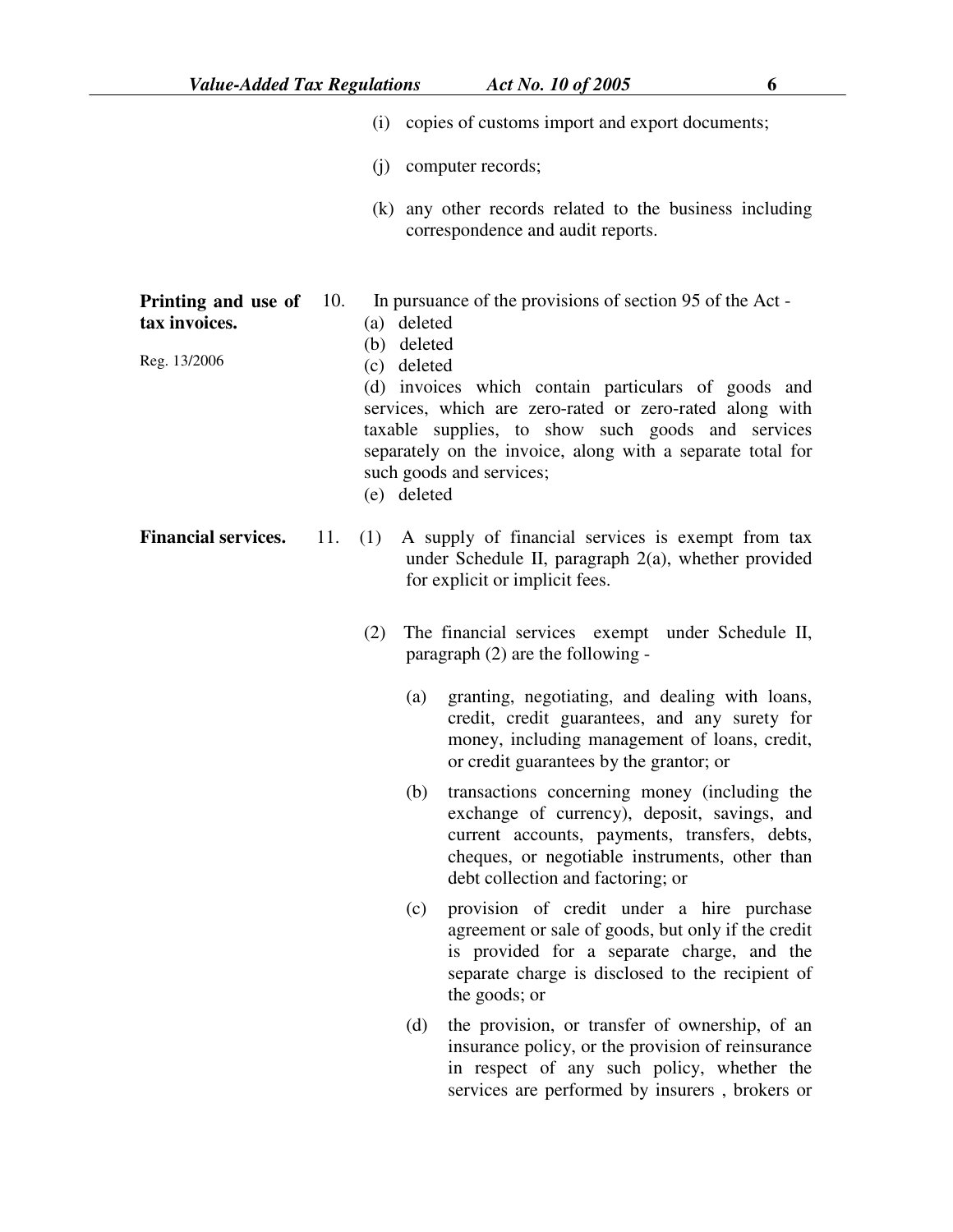insurance agents; or

- (e) the management of investment funds, including transactions involving an interest in a benefit fund, provident fund, pension fund, retirement annuity fund, or preservation fund; or
- (f) transactions by issuers, brokers, or dealers involving shares, stock, bonds, and other sureties, but not including custody services.
- $(3)$  In this regulation –

"cheque" includes a postal order, a money order, a traveler's cheque, or any order or authorisation (whether in writing, by electronic means, or otherwise) to a financial institution to credit or debit any account;

"currency" means any banknote or other currency of any country, other than when used as a collector's piece, investment article, item of numismatic interest, or otherwise than as a medium of exchange;

 "insurance policy" means insurance cover under a policy treated as general insurance business or as long-term insurance business under the Insurance Act;

- (4) Financial services that are listed as exempt under this regulation are exempted, whether rendered by a registered bank or financial institution or by any other person.
- (5) Some services are not exempt under Schedule II, paragraph 2(a), whether or not they are rendered in connection with an exempt financial service. They include the following -
	- (a) legal, accounting and record package services, actuarial, notary, and tax agency services (including advisory services) when rendered to a supplier of financial services or to a customer of that supplier of financial services;
	- (b) safe custody for cash, documents, or other items;
	- (c) data processing and payroll services;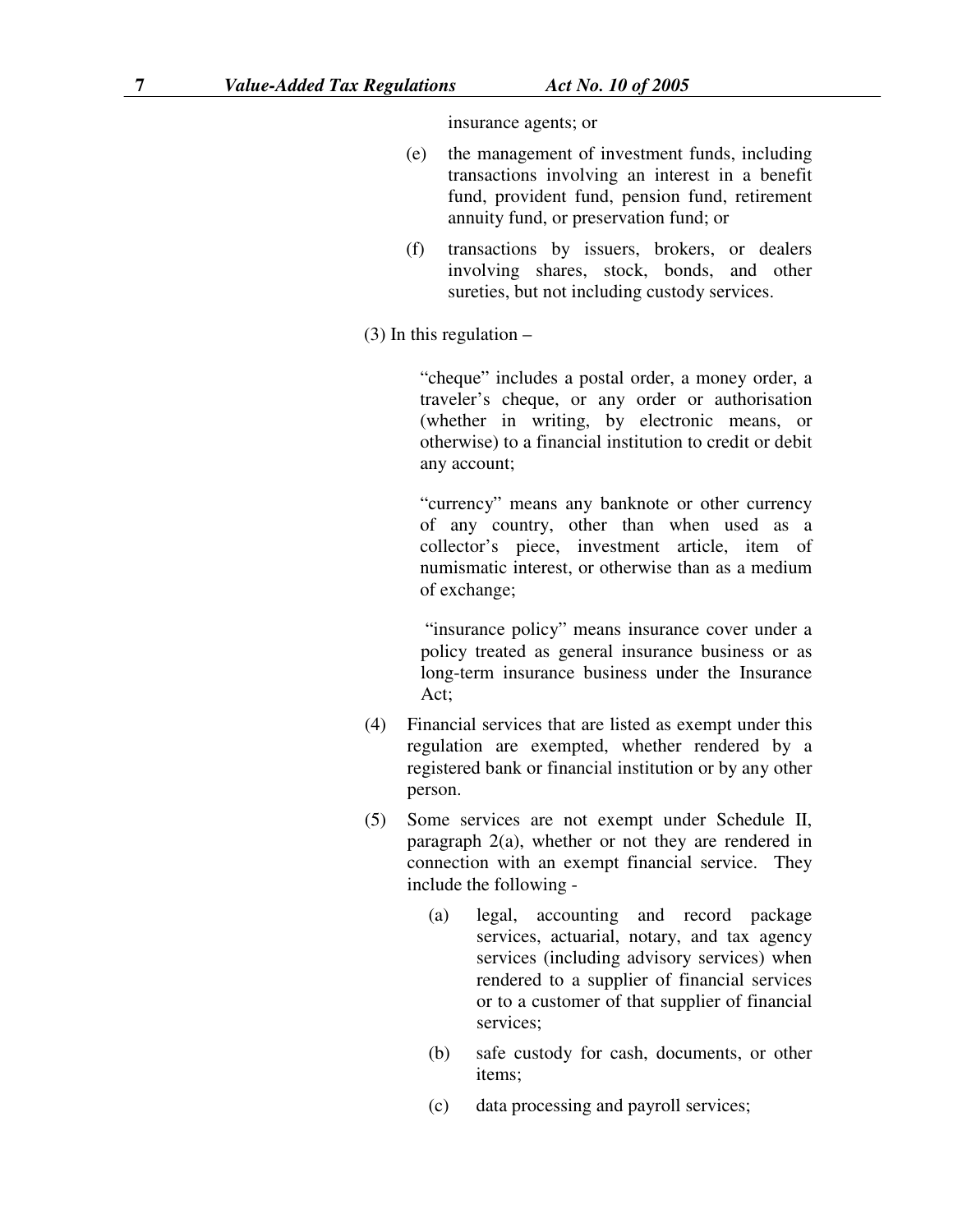- (e) trustee, financial advisory, and estate planning services; and
- (f) leases, licenses, and similar arrangements relating to property other than a financial instrument.
- (6) For purposes of sub-regulation (5) of this regulation, accounting and record package services include a financial clearing system that may be part of the settlement process, the posting of financial transactions to customers' accounts, the maintenance of customers' accounts, and the rendering of services ancillary to the services just described.
- (7) The mere acquisition of a debt is not a taxable transaction, including debt acquired by a factor. The services related to debt recovery, litigation, and the management of the recovery of the amount due from debtors is taxable, including sales accounting services under a factoring arrangement and other services related to factoring.
- (8) The exemption for financial services extends to the premiums for insurance cover under an insurance policy, but not to broker's fees or commissions charged on the premium.
- (9) The premium on an insurance policy is exempt only if the premium is charged on a policy issued by a person who is licensed to issue such policies under the Insurance Act.
- (10) An insurance policy does not include insurance cover on a warranty in respect of the quality, fitness or performance of tangible property.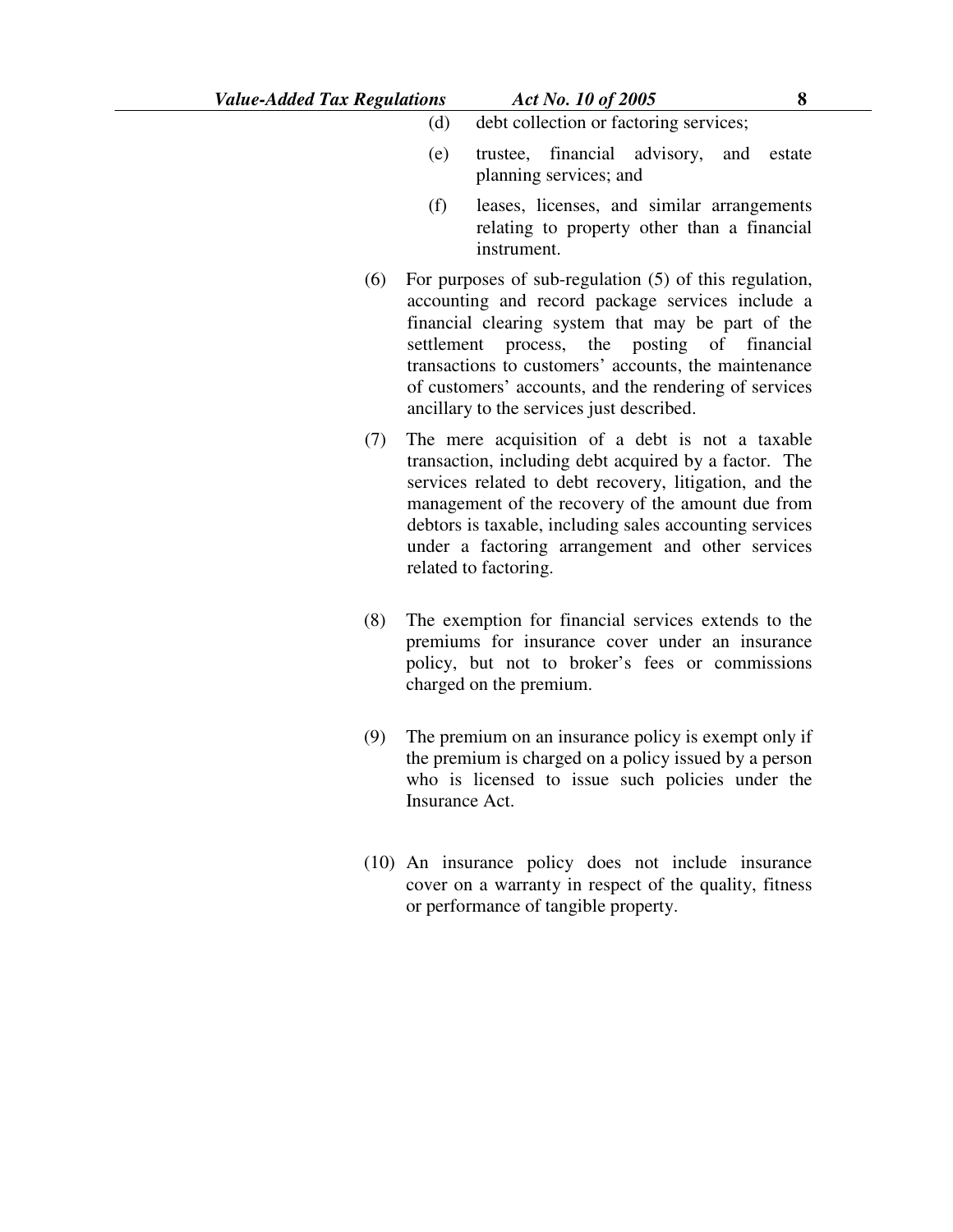**Medical services.** 

Reg. 13/2006

- 12. (1) *Schedule I,* paragraph 2(dd) zero-rates the supply of prescription drugs and medical services. Medical services are zero-rated, whether provided with or without charge and whether paid for by the patient or resident or any third party, if the medical services meet two conditions -
	- (a) they are rendered in a qualified medical facility or by a qualified medical practitioner (or under the supervision of a qualified medical practioner), or both, and
	- (b) they qualify as zero-rated medical services in this regulation.
	- (2) A qualified medical facility is the office of a qualified medical practitioner. It includes a registered hospital, maternity home, nursing home, convalescent home, hospice, clinic or clinical laboratory.
	- (3) A qualified medical practitioner is a person who is registered as being qualified under the Medical Practitioner's Act. Persons qualified to perform medical, dental, nursing, convalescent, rehabilitation, midwifery, or paramedical services are deemed to be medical practitioners.
	- (4) Medical services involve the diagnosis, treatment, prevention, or amelioration of a disease, including the promotion of mental health, but do not include services for cosmetic reasons other than those required in connection with a disease, trauma, or congenital deformity.
	- (5) The services provided to a resident or patient staying in a qualified medical facility are considered medical services for purposes of this regulation, including meals and accommodations, nursing and personal care, and assistance with daily living activities to meet the needs of the resident or patient, provided that the purpose of the residency is the provision of medical services.
	- (6) The following services are zero-rated medical services –
		- (a) medicines and drugs that are administered in a hospital or clinic, or by hospice;
		- (b) laboratory, x-ray, magnetic resonance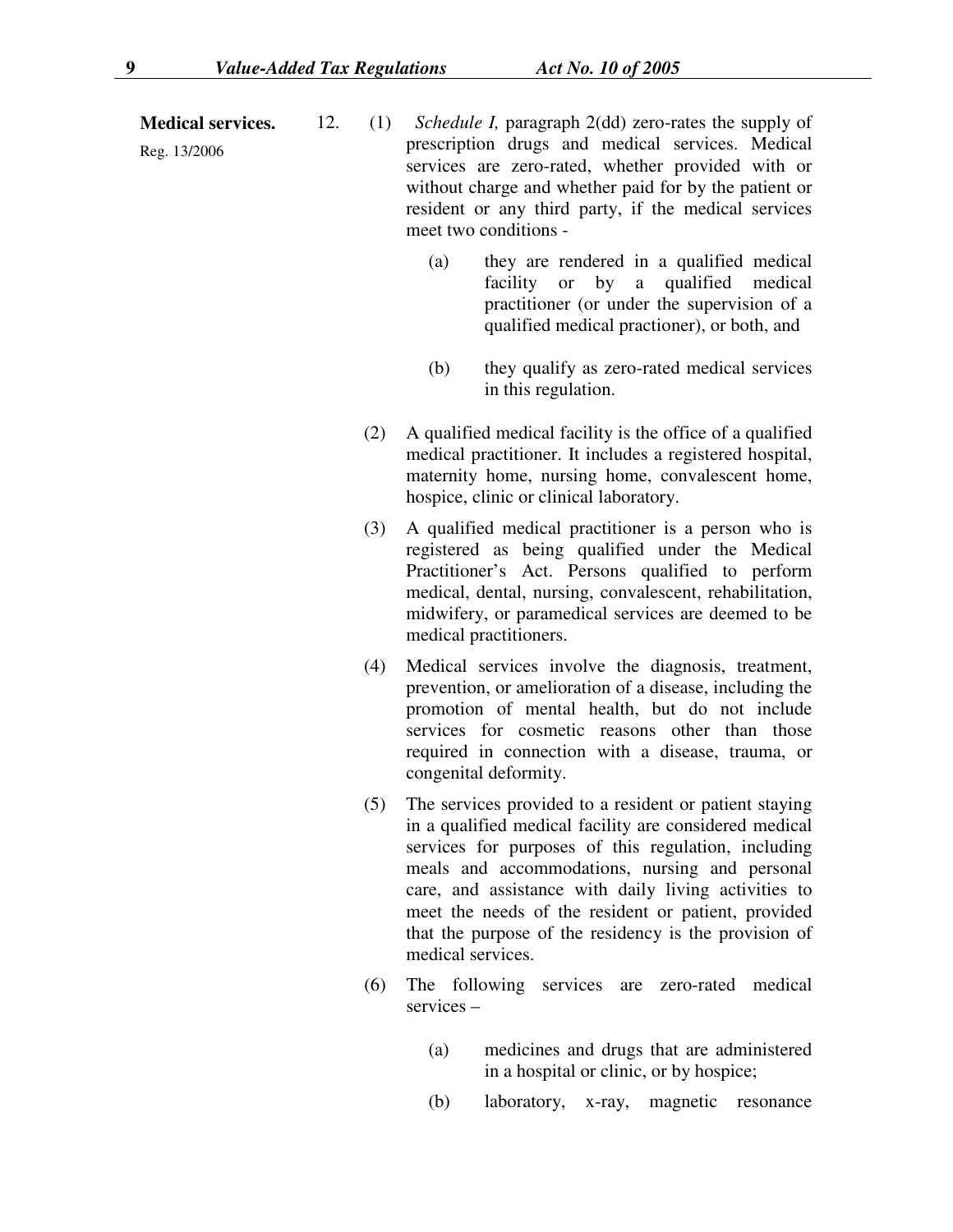imagery, sonogram, or other imaging services or other diagnostic services;

- (c) medical devices provided as part of the supply of qualified medical services;
- (d) the use of operating rooms, case rooms, or anesthetic facilities, including necessary equipment or supplies;
- (e) the use of radiotherapy, physiotherapy, or occupational therapy facilities in rendering zero-rated medical services;
- (f) services rendered by the medical facility staff (including orderlies or technicians) in connection with zero-rated medical services;
- (g) dental, periodontal, and endodontal services rendered in connection with a disease, trauma, or congenital deformity, but not for general dentistry or for cosmetic reasons; and
- (h) psychoanalytic services.
- (7) Medical devices and their components are those supplied to a resident or patient in a qualified medical facility, or supplied on prescription in connection with the rendition of qualified medical services, including—
	- (a) a respiratory or heart monitor, dialysis machine, or feeding utensil for use by an individual with a disability;
	- (b) a medical or surgical prosthesis or orthopedic aid provided as part of the rendition of qualified medical services; and
	- (c) an item of medical or surgical equipment sold or rented by a qualified medical facility or a qualified medical practitioner to a patient or resident.
- (8) Drugs and medications are prescription drugs zerorated from tax if they are—
	- (a) prescribed by a doctor for treatment, prevention, or amelioration of a disease, including the promotion of mental health, and